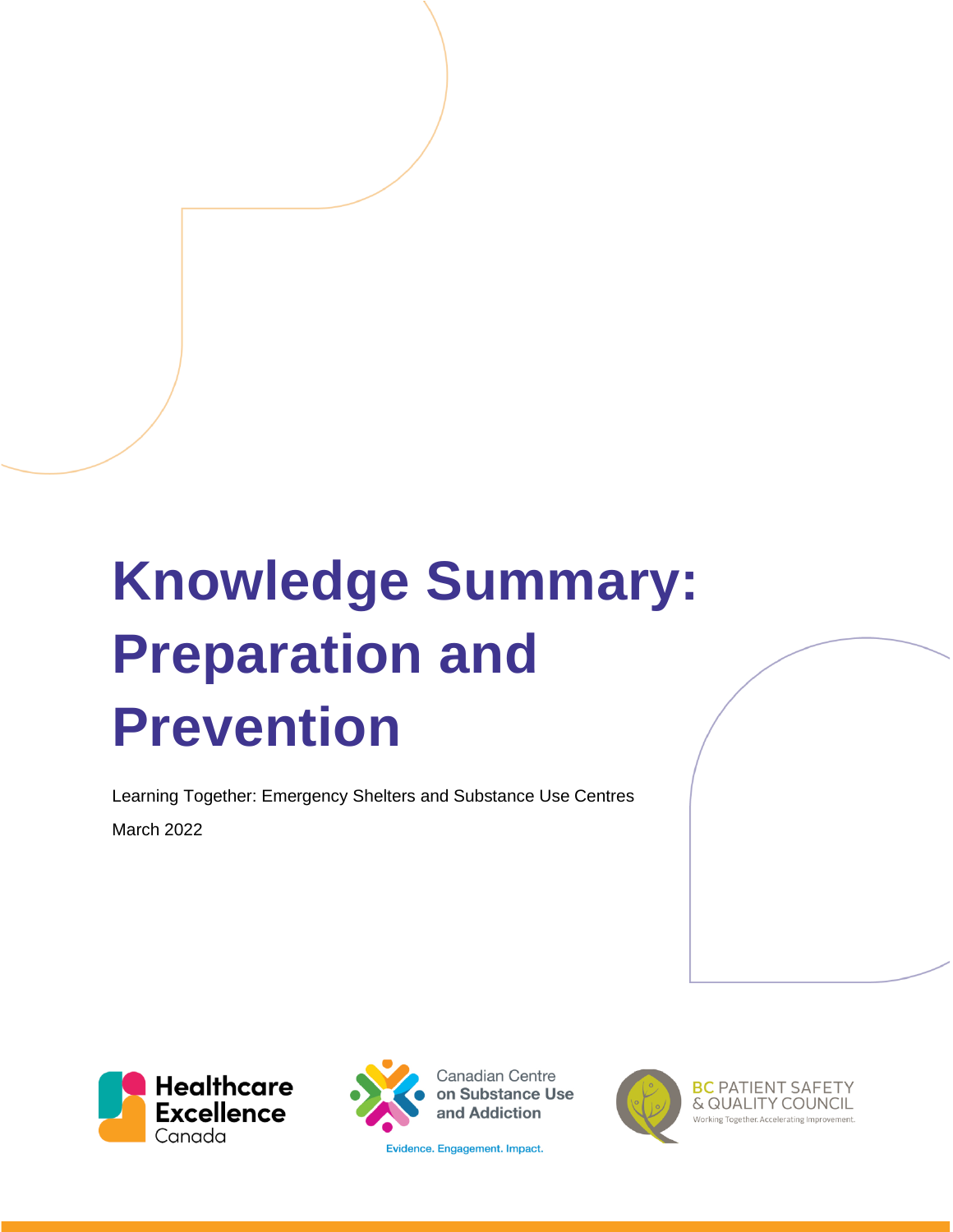# **About Learning Together**

The COVID-19 pandemic widened existing care and health gaps in emergency shelters and substance use centres. In February 2021, [Healthcare Excellence Canada,](https://www.healthcareexcellence.ca/) in collaboration with the [BC Patient Safety & Quality Council](https://bcpsqc.ca/) and the [Canadian Centre on Substance Use and](https://www.ccsa.ca/)  [Addiction,](https://www.ccsa.ca/) launched the [Learning Together: Emergency Shelters and Substance Use Centres](https://www.healthcareexcellence.ca/en/what-we-do/what-we-do-together/learning-together-emergency-shelters-and-substance-use-centres/)  [Program](https://www.healthcareexcellence.ca/en/what-we-do/what-we-do-together/learning-together-emergency-shelters-and-substance-use-centres/) to share real-time learnings across these care settings. This was a response to an urgent need to quickly improve supports for underserved people and those who care for them.

## **Knowledge summaries**

Emergency shelters and substance use centres have had to adapt to changing public health measures while still responding to multiple ongoing public health emergencies, including the housing and drug toxicity crises.

Recognizing the complex intersections between these emergencies, six promising practices were identified to guide pandemic response and preparedness and share 'lessons learned' across the sector.

These promising practices are covered in a series of three knowledge summaries: people in the workforce, preparation and prevention, and plan for COVID-19 and non-COVID-19 care.

## **Preparation and Prevention**

COVID-19 preparation and prevention were identified as two promising practices with several key areas for improvement.

#### *Preparation*

- Defining and implementing a comprehensive, clear and well-communicated plan for response.
- Co-designing responses for different outbreak scenarios with regional partners.
- Updating infection prevention and control (IPAC) protocols, education, training and compliance measures.
- Establishing a plan for communicating with regional/territorial/provincial public health authorities during a pandemic or outbreak.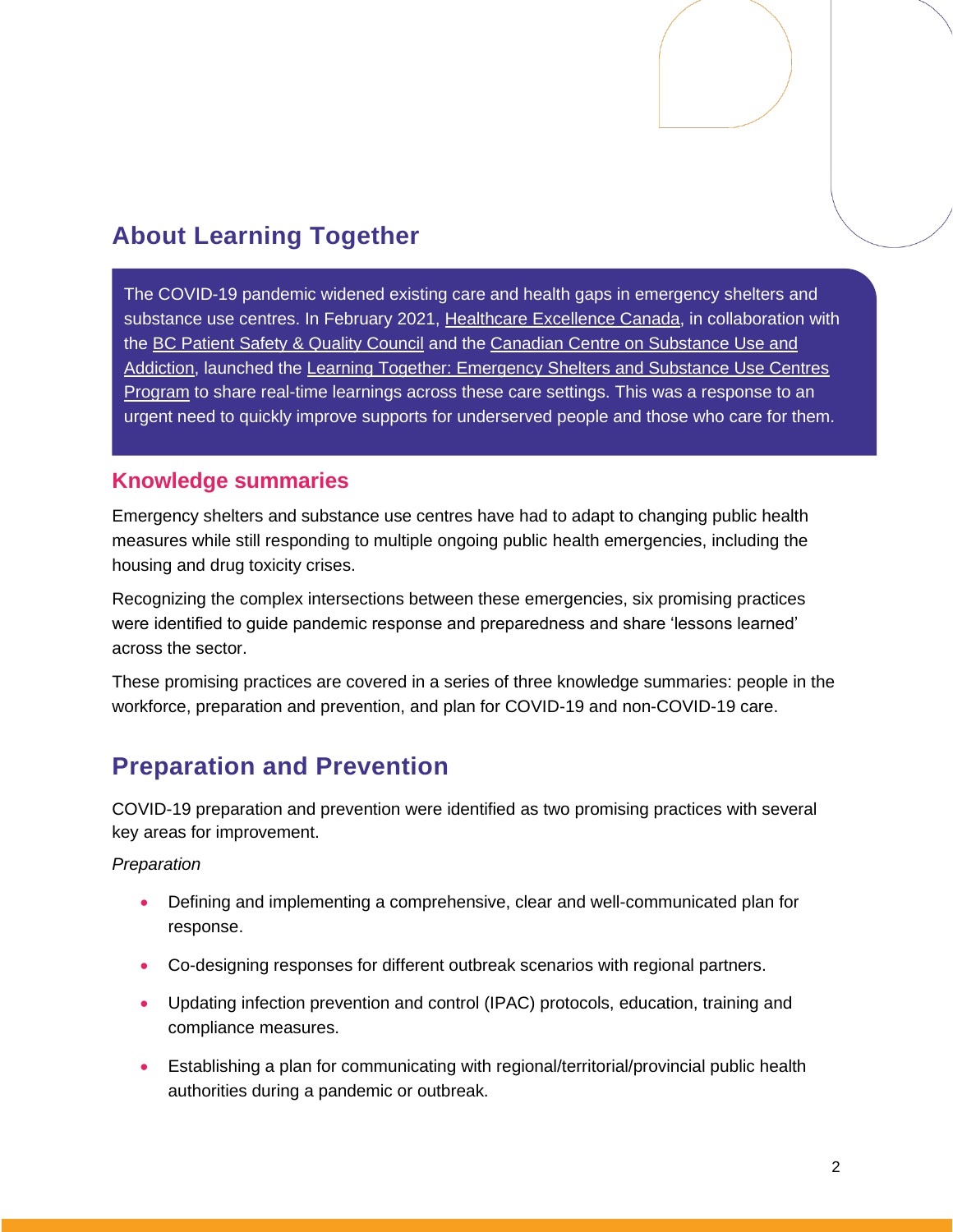- Clearly stating and communicating leadership responsibilities during the outbreak/pandemic.
- Clearly identifying mechanisms to inform staff, clients, visitors and care partners of emergency pandemic procedures and outbreak information points-of-contact within the facility.
- Outlining a clear understanding of when an outbreak can be declared over.

#### *Prevention*

- Implementing standard procedures for screening and testing clients, staff, visitors, and care partners (including but not limited to procedures for when clients spend time outside of the facility).
- Ensuring procedures are in place around client mask use within the facility.
- Clearly outlining steps for facility response to a suspected or known case of COVID-19.

### **Knowledge you can use**

Here are some approaches that people working in the sector (emergency shelters and substance use centres) found effective for COVID-19 preparation and prevention:

- Creating low-barrier opportunities for COVID-19 testing, including the use of saliva kit tests in shelter settings.
- Using trauma-informed approaches to address vaccine hesitancy by encouraging clients to ask questions about vaccination and acknowledging mistrust of healthcare systems.
- Building cultural safety into vaccination clinics by encouraging clients to seek support from on-site Elders if they are curious about vaccination and drawing on cultural practices to support clients who may be nervous during the vaccination process [\(learn](https://www.youtube.com/watch?v=kZ6sY2Orps4&list=PLXppU70IRw-GhOb7cPGZli0VlGzomBxP0&index=6)  [more\)](https://www.youtube.com/watch?v=kZ6sY2Orps4&list=PLXppU70IRw-GhOb7cPGZli0VlGzomBxP0&index=6).
- Leveraging tools for ethical decision-making, such as the IDEA framework to guide staff through difficult decision-making [\(learn more\)](https://www.youtube.com/watch?v=JvJ7jH9bsiI&list=PLXppU70IRw-GhOb7cPGZli0VlGzomBxP0&index=6).
- Co-creating models of information sharing and knowledge translation that fit the unique needs of those who use substances and/or are experiencing homelessness [\(learn](https://www.youtube.com/watch?v=COlGSmgYB2c&list=PLXppU70IRw-GhOb7cPGZli0VlGzomBxP0&index=3)  [more\)](https://www.youtube.com/watch?v=COlGSmgYB2c&list=PLXppU70IRw-GhOb7cPGZli0VlGzomBxP0&index=3).